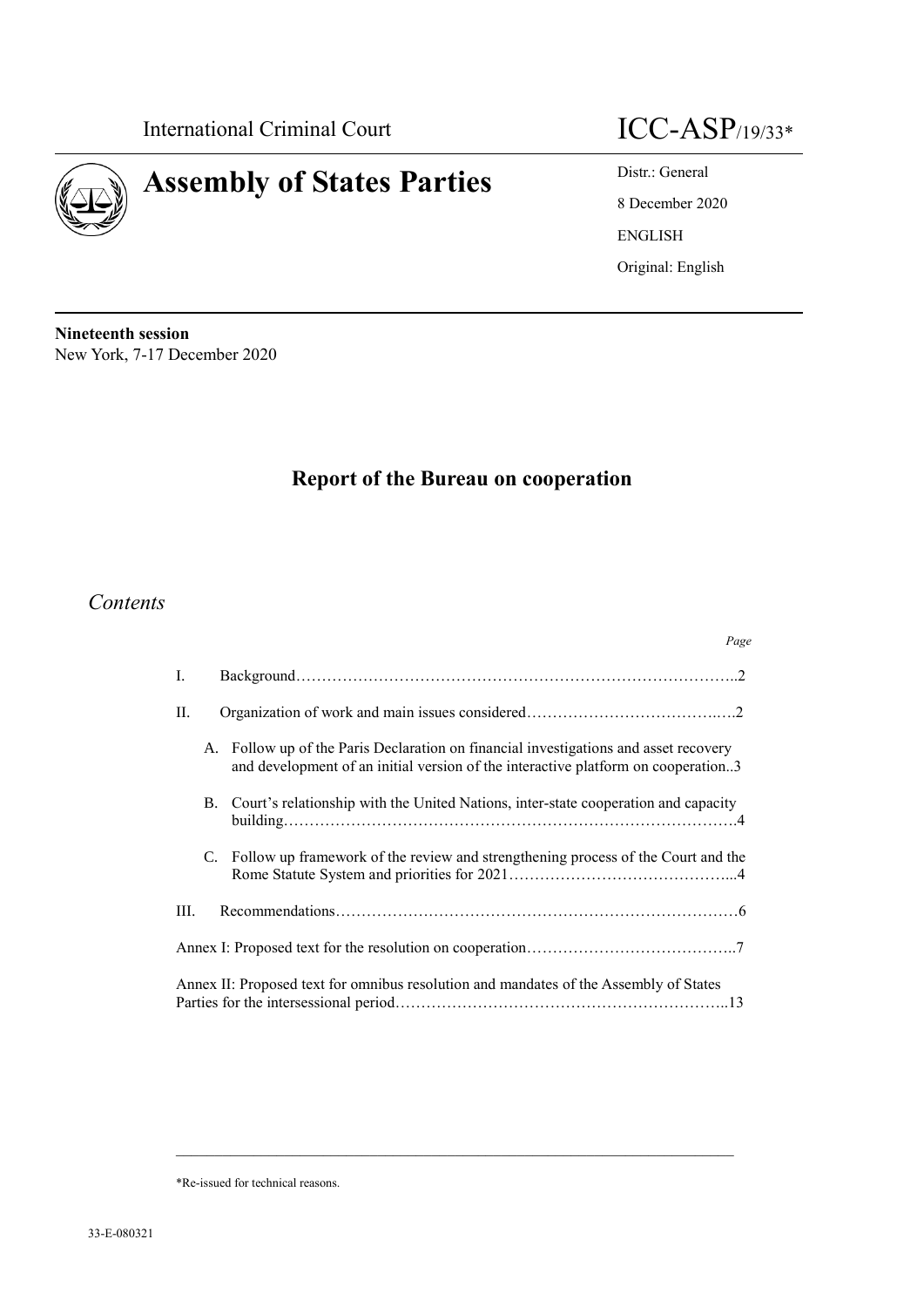# **I. Background**

The resolution ICC-ASP/18/Res.3 entitled "Cooperation", adopted by the Assembly of States Parties ("the Assembly") on 6 December 2019 (Operative paragraph 29, 30, 31), requested the Bureau to maintain a facilitation of the Assembly for cooperation to consult with States Parties, the Court and non-governmental organizations as well as other interested States and relevant organizations in order to further strengthen cooperation with the Court.

2. It also requested the Bureau through its Working Groups to speed up its review of the implementation of the 66 recommendations, in close cooperation with the Court, where appropriate; and bearing in mind the process launched for the review and the strengthening of the Court, to examine the issues and challenges related to cooperation, with a view to identify concrete measures and follow-up action in order to address those challenges and to report thereon to the Assembly at its nineteenth session (operative paragraphs 30 and 31).

3. On 24 January 2020 the Bureau re-appointed Ambassador Momar Guèye (Senegal) and Ambassador Luis Vassy (France) as co-facilitators on cooperation.

# **II. Organization of work and main issues considered**

4. In 2020, The Hague Working Group ("the working group") held a total of four meetings or informal consultations on the issues of cooperation.

5. The unprecedented situation due to the COVID pandemic impacted the work of the facilitation and limited the scope and interactiveness of its meetings and consultations. Nevertheless, meetings and consultations have been held virtually with a number of stakeholders, including States, Court officials and representatives of civil society.

6. A panel-discussion, organized jointly with the focal points on non-cooperation in New York and entitled "Strengthening cooperation with the ICC", was held virtually on 5 October. The objective was to examine specific issues related to cooperation and non-cooperation through the ASP's respective facilitations, with a view to identifying concrete measures to be taken to strengthen support for the work of the Court.

7. The facilitators held two informal consultations with representative of the civil society on 17 June and on 3 November in order to gather their views on challenges and possible actions to strengthen cooperation with the court. The co-facilitators invited civil society to send written submissions to contribute to the reflection of the ASP on this matter, and received two written submissions.

8. Informal consultations were held throughout the year with representatives of the Court on the elaboration of the interactive platform on cooperation (see below) and on the future priorities of the facilitation on cooperation.

9. Finally, one meeting of the facilitation was held with all states parties and other stakeholders on 19 November 2020, in order for the Court to present its annual report on cooperation and recommendations contained therein, and for the facilitation to present the initial version of the interactive platform on cooperation, and areas for reflexion in 2021.

10. The co-facilitators continued to work on the priorities identified in the previous years and pursuant to the mandate outlined in the resolution on cooperation (ICC-ASP/18/Res.3),<sup>1</sup> as well as in the omnibus resolution (ICC-ASP/18/Res.5, including annex I).<sup>2</sup> They particularly focused their efforts on the following subjects :

– follow up to the Paris Declaration on financial investigations and asset recovery and development of an initial version of the interactive platform on cooperation;

– Court's relationship with the United Nations, inter-state cooperation and capacity building; and

<sup>&</sup>lt;sup>1</sup> ICC-ASP /18/Res.3, adopted at the 9th plenary meeting, on 6 December 2019, by consensus.

<sup>&</sup>lt;sup>2</sup> ICC-ASP/18/Res.5, adopted at the 9th plenary meeting, on 6 December 2019, by consensus.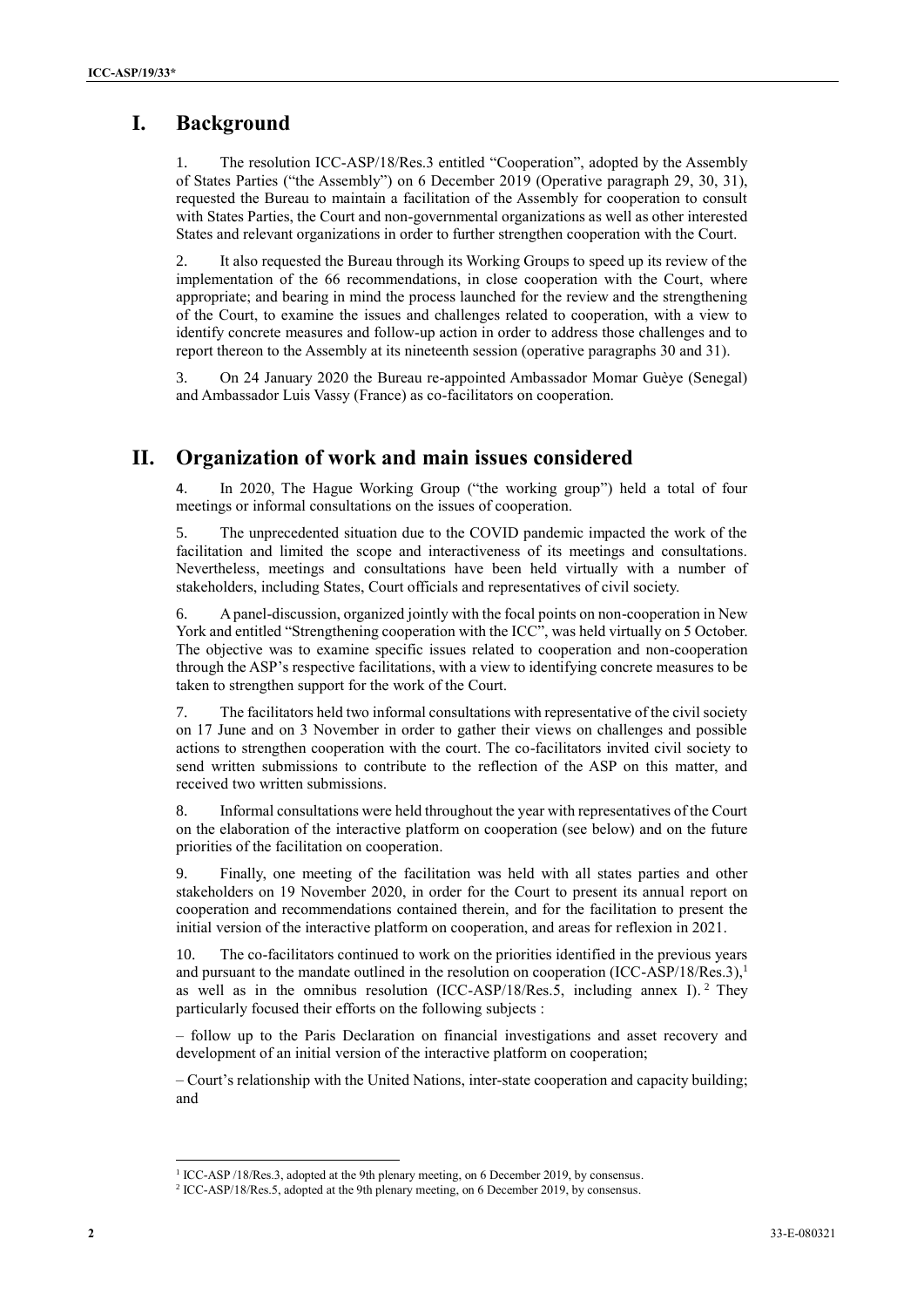– Follow-up action regarding cooperation issues identified in the framework of the review and strengthening process of the Court and the Rome Statute System and defining priority focus for next year in light of this year's consultations.

11. Even if this year's particular context did not permit the facilitation to organize thematic events, such as experts meeting on the issues of voluntary agreements or implementation of arrest warrants, the co-facilitators are of the views that those issues remain of great importance and should continue to be on the cooperation agenda of the Assembly for the next years.

### **A. Follow-up to the Paris Declaration on financial investigations and asset recovery and development of an initial version of the interactive platform on cooperation**

12. Following the adoption in New York on 14 December 2017 of the Paris Declaration, financial investigations and asset recovery were held as a priority in 2018, 2019 and 2020. The possibility to establishing a secure digital portal for States Parties to exchange relevant information in this area was presented by the facilitators in 2018. In 2019, Two main issues were identified with regard to financial investigations:

(a) Most national laws require a link between the crime and the assets identified in order to implement the Court's request for seizing and freezing the assets though, according to a decision of the Court's Appeals Chamber of 15 February 2016 (ICC-ACRed-01/16), no such link is required;

(b) Most States do not have legislation in place to deal with the implementation of an order of contribution issued by the Court, in cases where the suspect or accused is found indigent and subsequently it is found out that the person is not indigent.

13. In 2019, the co-facilitators presented more in details the project of establishing a secured digital platform, dedicated to cooperation issues, and which has several objectives:

(a) Be the forum for an enhanced exchange of relevant information between States Parties to create a spillover effect, or even to encourage inter-State cooperation with a view to strengthening States' capacity to cooperate with the Court;

Identify in a precise and concrete way the difficulties and challenges from the point of view of States to the effective execution of the Court's requests for cooperation;

(c) Continue work to explain and raise awareness of the Court's mandate and requirements for financial investigations and asset recovery, including the nature and scope of cooperation obligations. This objective may in particular take the form of a specific tab of the platform devoted to an explanation of the Court's case-law, for example on the execution of requests for freezing assets.

13. At its eighteen session, the Assembly of States Parties welcomed the proposal to create a secure digital platform, and decided to continue to work with the Court and the Secretariat of the Assembly in order to make the platform operational in 2020.

14. A questionnaire has been prepared and distributed to States Parties in February 2020, to collect information from States Parties on the procedures applied by States to respond to the Court's requests for cooperation in general, and on the issues involved in the Court's financial investigations and on the identification, freezing and seizure of property and financial assets. The co-facilitators received responses from 25 States.

15. During 2020, the co-facilitators worked with the organs of the Court on the content of the platform, with the assistance of the Secretariat of the Assembly of States Parties and the Registry on the technicalities. At the meeting held on 19 November 2020, they presented the platform to the States Parties and other stakeholders in order to gather their reactions and suggestions on the content of the platform.

16. At the Panel discussion held on 5 October 2020, the Registrar of the Court, Mr. Peter Lewis, insisted on the importance of raising awareness on the mandate of the Court in relation to financial investigations and asset recovery and of informal exchanges with domestic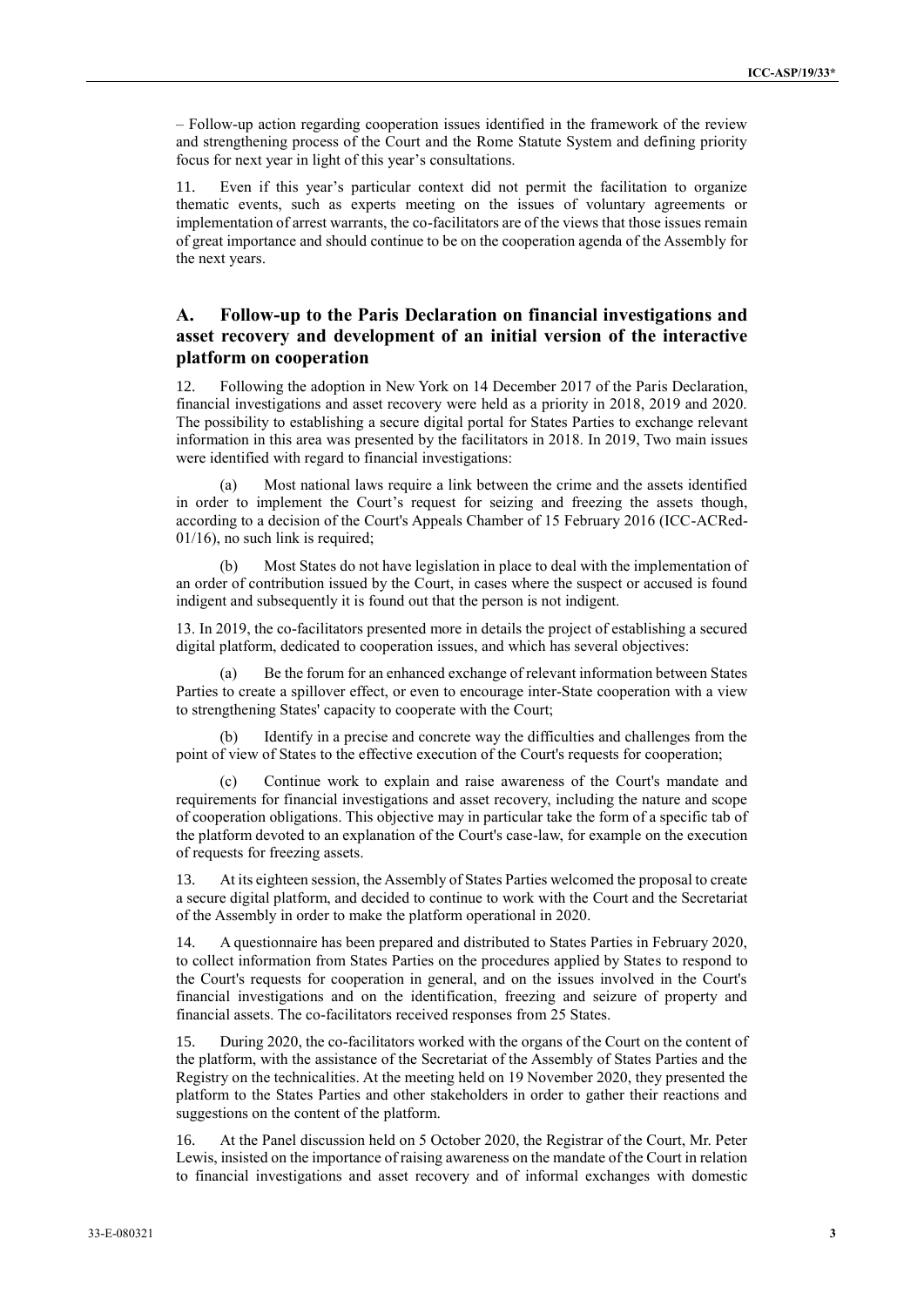authorities. He called for the appointment of national contact points with expertise in the area of freezing and recovery of assets and highlighted the good outcomes from developing informal assistance from focal points on freezing of assets, without prejudice to the formal channels of communication identified by each State. He recalled that this informal assistance, complementing the formal cooperation venues, had demonstrated that it could be key for success in this area.

### **B. Court's relationship with the United Nations, inter-state cooperation and capacity building**

17. During these last years, the Court's relationship with the United Nations and the Security Council was a priority of the co-facilitation. This year, the co-facilitators decided to focus on the relationship with the United Nations, apart from the situations referred by the Security Council.

18. At the panel held on 5 October, a representative of the Office of Legal Affairs of the United Nations provided an overview of the cooperation framework in place between the UN and the Court, and the steps that have been taken to enhance the cooperation between the two institutions over the years. She noted that the Relationship Agreement between the UN and the Court provides the general framework for cooperation between the UN, including its offices, funds and programmes, and the Court. It permitted notably the logistical assistance cooperation, which lead to the successful surrender and transfer of Mr. Ali Muhammad Ali Abd–Al-Rahman from the Central African Republic to the Court, to which the Multidimensional Integrated Stabilization Mission in the Central African Republic contributed. She explained that ensuring that the requests for information by the Court are responded to in a timely manner is one of the more persistent challenges in the cooperation, but nonetheless the United Nations remains committed to its longstanding cooperation with the Court.

19. During this meeting, the co-facilitators proposed some lines of thought such as deepen the links with the United Nations by further integrate the issues of capacity building and development of national legislation related to cooperation with the ICC into the work of UN agencies or peacekeeping operations.

20. During the plenary session on cooperation of the eighteenth session of the Assembly of States Parties, a segment was devoted to the topic of inter-state cooperation, which offered an opportunity to share best practices of inter-state and inter-institutional cooperation among States Parties, the Court and other stakeholders. Panelists from the European Genocide Network and from the French Ecole nationale de la Magistrature insisted on the importance of strengthening national capacities through the exchange of good practices and experiences in order to support States in fulfilling their primary responsibility in the fight against impunity. This national capacities building involved the establishment of points of contact between the States jurisdictions, as well as the exchange of operational information, but also helping to professionalize judicial actors abroad. They explained that the consolidation of cooperation between States and the ICC makes it possible to mutually strengthen the general system of international criminal justice by ensuring good cooperation between States and the Office of the Prosecutor of the Court. This segment highlighted the need for a greater engagement of States Parties on this matter.

### **C. Follow-up action regarding cooperation issues identified in the framework of the review and strengthening process of the Court and the Rome Statute System and priorities for 2021**

17. At its 30 of October 2019 meeting, the facilitators raised the issue of the follow-up discussions on the issues related to cooperation in the process to review and strengthen the International Criminal Court. They recalled that cooperation is identified in the "Matrix over possible areas of strengthening the Court and the Rome Statute System", dated 11 October 2019, prepared by the Presidency of the Assembly (point 3.1 Strengthening cooperation in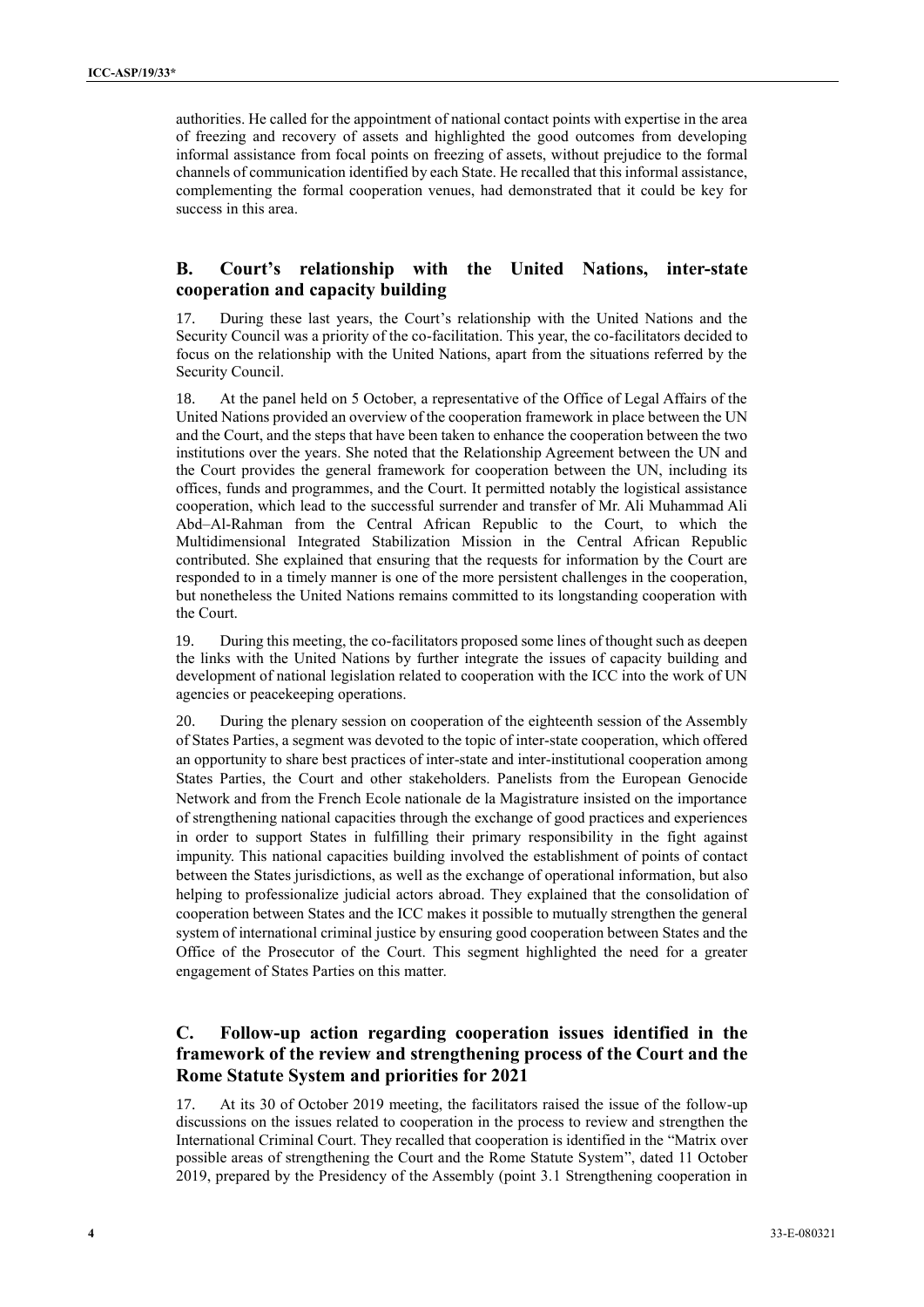general; 3.2 Implementation of arrest warrants; 3.4 Cooperation with the UN and UNSC) as an area where actions were needed to improve the performance of the Rome Statute system and they proposed that the facilitation on cooperation is the framework for those substantive discussions and further work in 2020.

18. At its eighteen session, in the resolution on the Review of the International Criminal Court and the Rome Statute system, the Assembly of States Parties requested "the Bureau to address the following issues as a matter of priority in 2020 through its working groups and facilitations, in a fully inclusive manner, in line with their mandates […]: (a) Strengthening cooperation". 3

19. On 30 September 2020, the group of independent experts of the Review of the Court submitted its report containing 384 recommendations intended for the organs of the Court and the Assembly. During the meeting held on 19 November, the co-facilitators recalled that the mandate of the experts excluded cooperation, but some recommendations nevertheless touch upon this issue, as it is a topic of importance for the functioning of the Office of the Prosecutor. The OTP indicated that it was undertaking a careful and holistic study of these recommendations and that it stood ready to engage in a discussion with States parties on the topics identified in the experts' report.

20. Furthermore, at the Panel held on 5 October 2020, the co-facilitators identified some ideas to strengthen cooperation:

- Making better known the existing tools to strengthen cooperation, such as voluntary cooperation agreements or inter-state cooperation and others, especially in capitals;

- Developing further links and joint work between the facilitation for cooperation and the focal points for non-cooperation on new themes, notably financial investigations;

- Developing focal points for cooperation within the regional groups.

21. At the meeting held on 19 November, the annual report of the Court on cooperation activities was presented by the Registry and the OTP. This report,<sup>4</sup> which covers the period from September 2019 to September 2020, presents the Court's activities according to the seven main priorities of cooperation identified by the Court and States, and disaggregated data over the responses provided by States Parties, including highlighting the main challenges, in response of the request of the Assembly at its eighteen session. This report also identifies 45 recommendations, which can be a useful tool to an enhanced dialogue with the Court on its needs and priorities, and obstacles to cooperation.

22. Finally, during this same meeting, the co-facilitators proposed the following lines of work for 2021 :

1- Continue the consultations on the recommendations of the independent experts on the review of the Court relating to the strengthening of cooperation; and

2- Continue to address a number of issues that have been priorities in recent years:

- Deepening the content of the Secure Platform on Cooperation, if the States Parties consider it a useful and promising tool;

- Hold consultations on the advisability of developing regional thematic focal points on cooperation;

-Hold consultations on the advisability of creating a permanent structure for a network of national practitioners and focal points on cooperation;

-Hold consultations on how best to deepen the relationship between the UN and its agencies and entities, including for capacity building, the ICC and States Parties, to foster cooperation with the Court.

<sup>&</sup>lt;sup>3</sup>Resolution ICC-ASP/18/Res.7, adopted at the 9th plenary meeting, on 6 December 2019. <sup>4</sup>ICC-ASP/198/16 and Corr.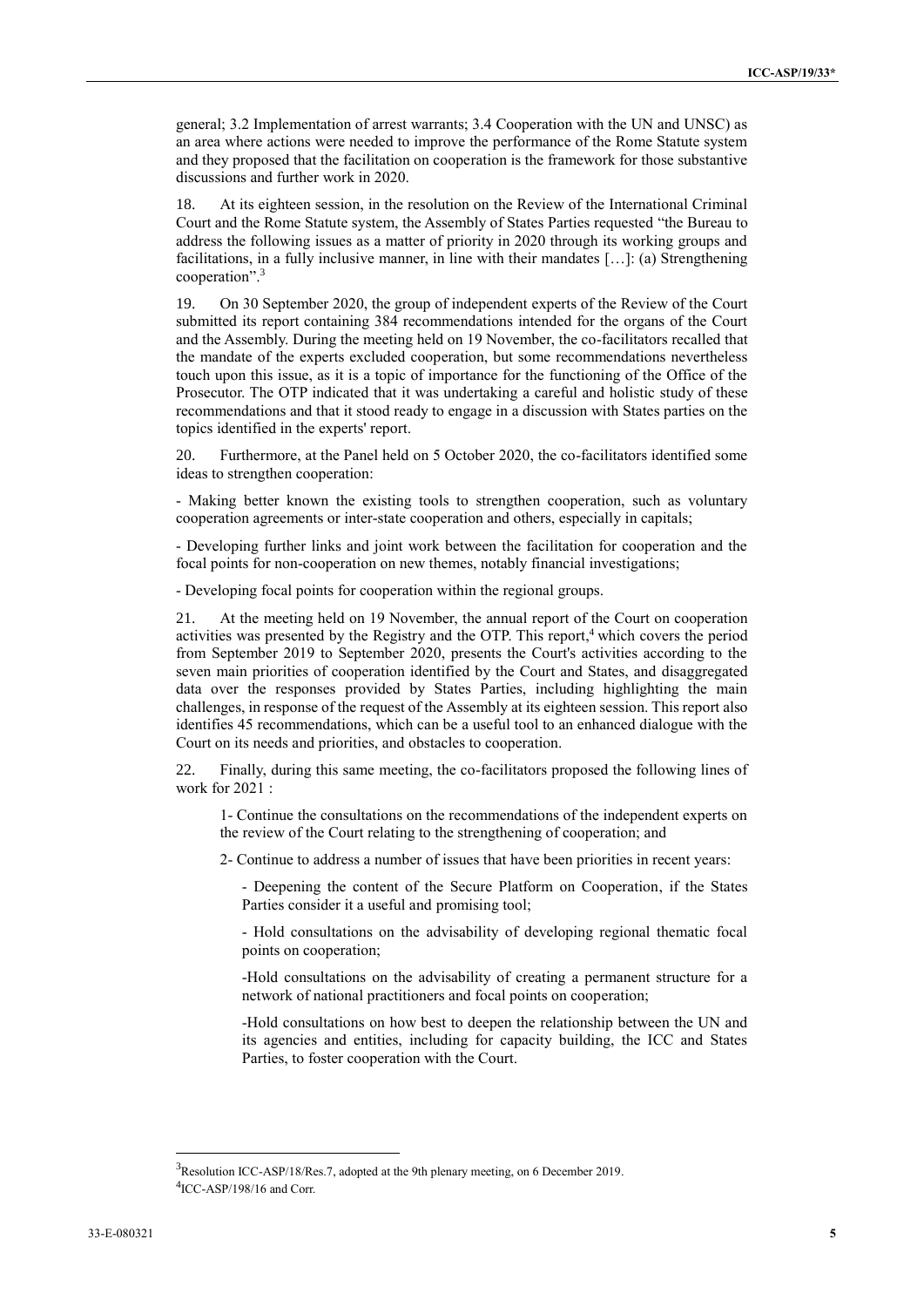# **III. Recommendations**

27. The working group recommended that the Assembly continue to monitor cooperation with a view to facilitating States Parties in sharing their experiences and considering other initiatives to enhance cooperation with the Court, bearing in mind the decision of the Assembly on [the implementation of the Report of the Independent Expert Review in 2021], and, even if due to the modalities of the ASP session this year it is not possible, to continue to include cooperation as a standing agenda item for future sessions of the Assembly, pursuant to operative paragraph 30 of resolution ICC-ASP/17/Res.3. The working group further recommended that the draft resolution in annex I be adopted by the Assembly.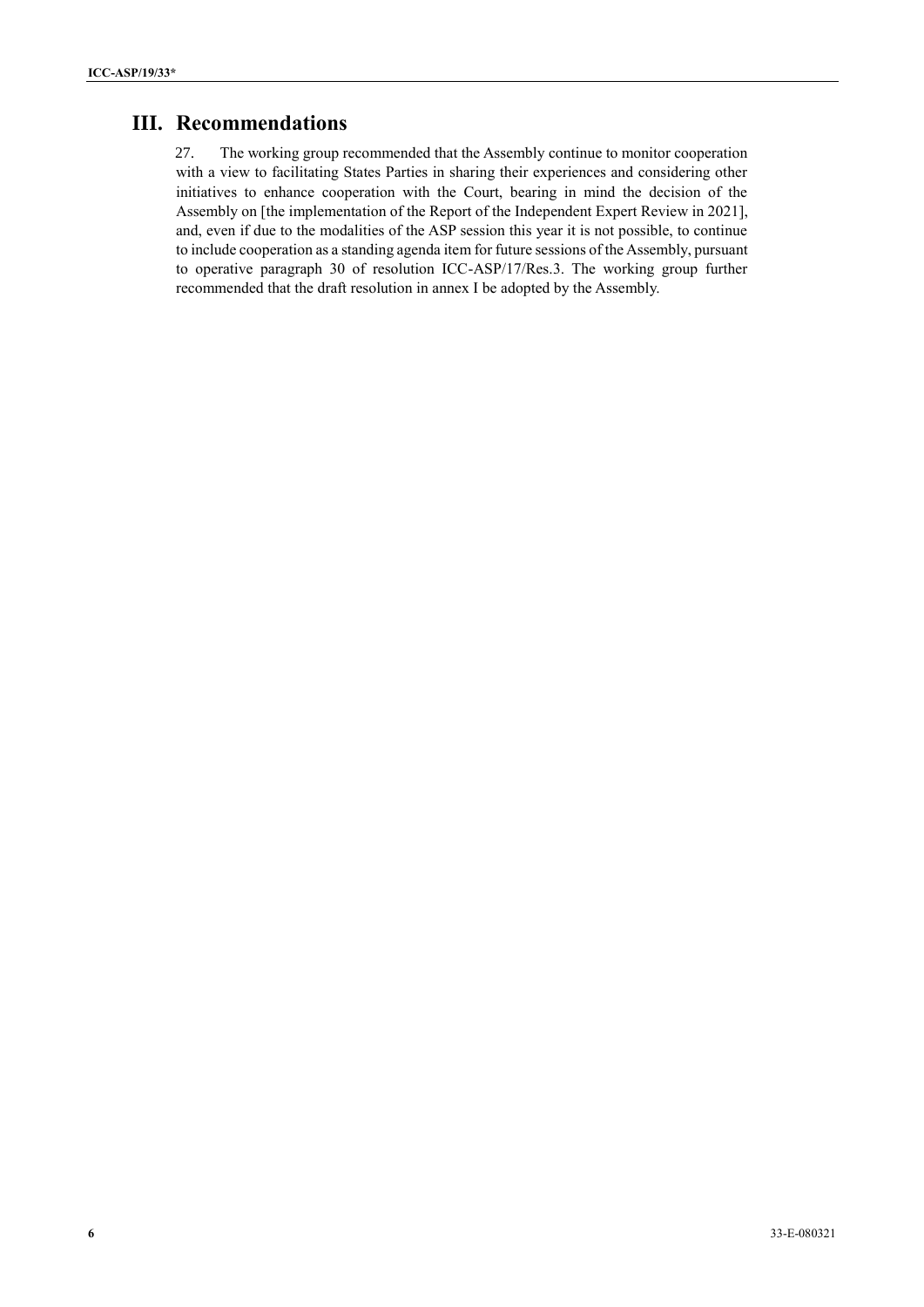### **Annex I**

# **Proposed Resolution on cooperation**

#### *The Assembly of States Parties,*

*Recalling* the provisions of the Rome Statute, the Declaration on Cooperation (RC/Dec.2) agreed by States Parties at the Review Conference in Kampala and previous resolutions and declarations of the Assembly of States Parties with regard to cooperation, including ICC-ASP/8/Res.2, ICC-ASP/9/Res.3, ICC-ASP/10/Res.2, ICC-ASP/11/Res.5, ICC-ASP/12/Res.3, ICC-ASP/13/Res.3, ICC-ASP/14/Res.3, ICC-ASP/15/Res.3, ICC-ASP/16/Res.2, ICC-ASP/17/Res.3, **ICC-ASP-18/Res.3** and the sixty-six recommendations annexed to resolution ICC-ASP/6/Res.2,

*Determined* to put an end to impunity by holding to account the perpetrators of the most serious crimes of concern to the international community as a whole, and *reaffirming*  that the effective and expeditious prosecution of such crimes must be strengthened, inter alia, by enhancing international cooperation,

*Stressing* the importance of effective and comprehensive cooperation and assistance by States Parties, other States, and international and regional organizations, to enable the Court to fulfil its mandate as set out in the Rome Statute and that States Parties have a general obligation to cooperate fully with the Court in its investigation and prosecution of crimes within its jurisdiction, including with regard to the execution of arrest warrants and surrender requests, as well as other forms of cooperation set out in article 93 of the Rome Statute,

Welcoming the report of the Court on cooperation<sup>5</sup>, submitted pursuant to paragraph 3**6**1 of resolution ICC-ASP/1**8**7/Res.3,

*Noting* that contacts with persons in respect of whom an arrest warrant issued by the Court is outstanding should be avoided when such contacts undermine the objectives of the Rome Statute,

*Further noting* the arrest guidelines issued by the Office of the Prosecutor for the consideration of States, including inter alia, the elimination of non-essential contacts with individuals subject to an arrest warrant issued by the Court and that, when contacts are necessary, an attempt is first made to interact with individuals not subject to an arrest warrant,

*Noting* the guidelines setting out the policy of the United Nations Secretariat on contacts between United Nations officials and persons who are the subject of arrest warrants or summonses issued by the Court, as annexed to a letter dated 3 April 2013 by the Secretary General of the United Nations to the President of the General Assembly and the President of the Security Council,

*Welcoming* the publication released by the Court at the seventeenth session of the Assembly "Arresting ICC suspects at large: Why it matters; What the Court does; What States can do" and the social media campaign of the Court in order to raise awareness on the fifteen unimplemented arrest warrants issued by the Court;

*Recognizing* that requests for cooperation and the implementation thereof should take into account the rights of the accused,

*Commending* international and regional organizations' support for strengthening cooperation in the area of voluntary agreements,

*Recalling* the pledges relating to cooperation made by States Parties at the Review Conference in Kampala and *noting* the importance of ensuring adequate follow-up with regard to the implementation of pledges,

<sup>5</sup> ICC-ASP/19/25.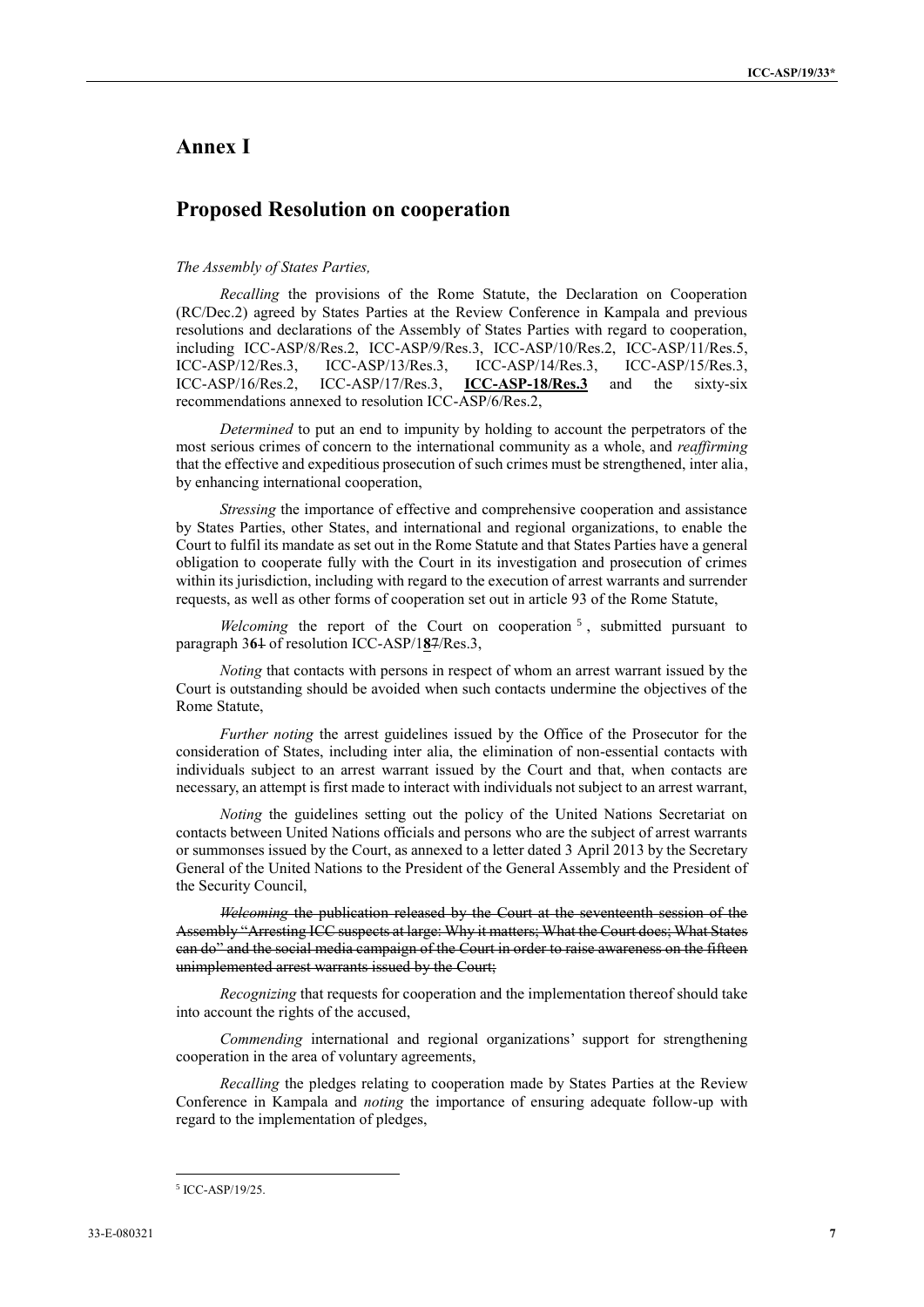*Taking note* of **the resolution on Review of the International Criminal Court and the Rome Statute system<sup>6</sup> adopted by the ASP at its eighteen session requesting "the Bureau to address the following issues as a matter of priority in 2020 through its working groups and facilitations, in a fully inclusive manner, in line with their mandates […]: (a) Strengthening cooperation";** the "Matrix over possible areas of strengthening the Court and the Rome Statute System", dated 11 October 2019, prepared by the Presidency of the Assembly, which identifies as a priority issue to be addressed by the Bureau and its working groups, the strengthening of cooperation,

#### *Taking note also* **of the "Independent Expert Review of the International Criminal Court and the Rome Statute System, Final Report", dated 30 September 2020, prepared by the Independent Experts,**

1. *Emphasizes* the importance of timely and effective cooperation and assistance from States Parties and other States under an obligation or encouraged to cooperate fully with the Court pursuant to Part 9 of the Rome Statute or a United Nations Security Council resolution, as the failure to provide such cooperation in the context of judicial proceedings affects the efficiency of the Court and *stresses* that the non-execution of cooperation requests has a negative impact on the ability of the Court to execute its mandate, in particular when it concerns the arrest and surrender of individuals subject to arrest warrants;

#### **Execution of arrest warrants**

2. *Expresses* serious concerns that arrest warrants or surrender requests against **13**15 individuals remain outstanding despite the arrest and surrender to the Court of two suspects in **June 2020**November 2019 and **November 2020**January 2019 and *urges* States to cooperate fully in accordance with their obligation to arrest and surrender to the Court;

3. *Notes* the OTP and the Registry common efforts to devise and implement common strategies and missions to foster the arrest of suspects within the inter-organ working group on arrest strategies created in March 2016;

4. *Reaffirms* that concrete steps and measures to securing arrests need to be considered in a structured and systematic manner, based on the experience developed in national systems, the international ad hoc and mixed tribunals, as well as by the Court, regarding both tracking efforts and operational support;

5. *Underlines* the necessity to continue the discussions on practical solutions to improve cooperation between States and the Court with a view to enhancing prospects for the implementation of pending arrest warrants following the seminar organized by the facilitators on cooperation on 7 November 2018 in The Hague;

6. *Urges* States Parties to avoid contact with persons subject to a warrant of arrest issued by the Court, unless such contact is deemed essential by the State Party, *welcomes* the efforts of States and international and regional organizations in this regard, and *acknowledges* that States Parties may, on a voluntary basis, advise the ICC of their own contacts with persons subject to a warrant of arrest made as a result of such an assessment;

#### **Implementation legislation of the Rome Statute**

7. *Recalls* that the ratification of the Rome Statute must be matched by national implementation of the obligations emanating therefrom, in particular through implementing legislation and, in this regard, *urges* States Parties to the Rome Statute that have not yet done so to adopt such legislative and to set up effective procedures and structures so as to ensure that they can fully meet their obligations under the Rome Statute regarding cooperation and judicial assistance;

8. *Acknowledges* efforts by States, by civil society organizations and by the Court, including through the Legal Tools Project, to facilitate exchange of information and experiences, with a view to raising awareness and facilitating the drafting of national implementing

<sup>6</sup> Resolution ICC-ASP/18/Res.7, adopted at the 9th plenary meeting, on 6 December 2019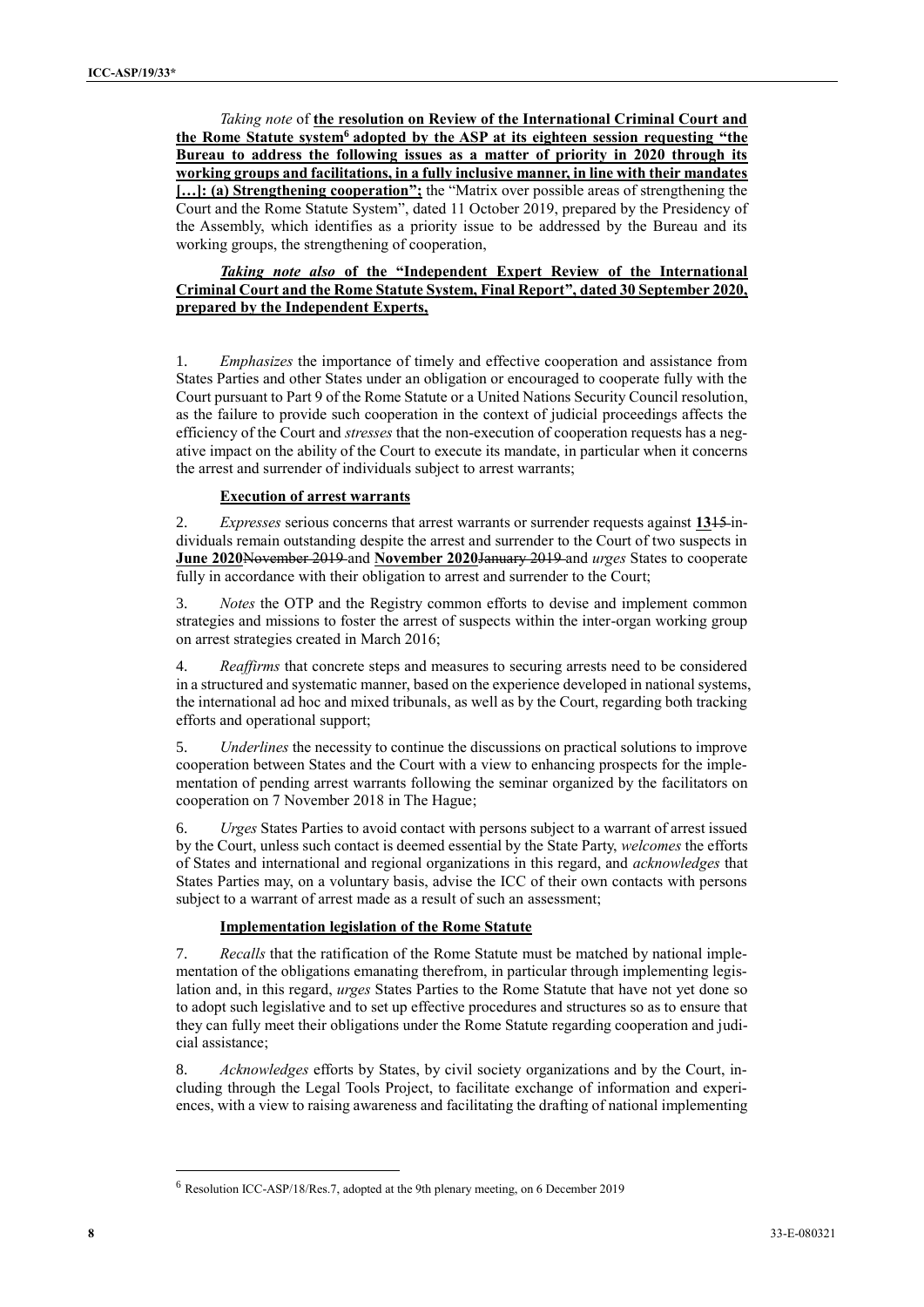legislation and underlines the need to further exchange experience and best practices between States Parties;

#### **Informal consultations and establishment of focal points**

9. *Encourages* States to establish a national focal point and/or a national central authority or working group tasked with the coordination and mainstreaming of Court related issues, including requests for assistance, within and across government institutions, as part of efforts aimed at making national procedures for cooperation more efficient, where appropriate;

Recalls the report to the thirteenth session of the Assembly on the feasibility study of establishing a coordinating mechanism of national authorities, and *encourages* States Parties to continue the discussion*;*

11. *Emphasizes* the on-going efforts made by the Court in providing focused requests for cooperation and assistance which contribute to enhancing the capacity of States Parties and other States to respond expeditiously to requests from the Court, *invites* the Court to continue improving its practice in transmitting specific, complete and timely requests for cooperation and assistance and *invites* the States to consider offering consultations and facilitating meetings between the Court organs formulating the requests and the competent national authorities ultimately in charge of executing them with a view to finding solutions together on ways to assist or transmit the information sought and when appropriate, to follow up on execution of requests and discuss on the most efficient way forward;

#### **Financial investigations and freezing of assets**

12. *Recognizes* that effective and expeditious cooperation with regard to the Court's requests for the identification, tracing and freezing or seizure of proceeds, property and assets and instrumentalities of crime is crucial to the provision of reparations to victims and for potentially addressing the costs of legal aid;

13. *Underlines* the importance of effective procedures and mechanisms that enable States Parties and other States to cooperate with the Court in relation to the identification, tracing and freezing or seizure of proceeds, property and assets as expeditiously as possible; *calls on*  all States Parties to put in place and further improve effective procedures and mechanisms in this regard, with a view to facilitate cooperation between the Court, States Parties, other States and international organizations;

14. *Recalls* the importance of the non-legally binding Paris Declaration on asset recovery annexed to resolution ICC-ASP/16/Res.2

15. *Welcomes* **the launch of the** proposal of the facilitation on cooperation to create a secured digital platform to reinforce exchange of relevant information between States Parties to encourage inter-State cooperation and to strengthening States' capacity to cooperate with the Court; to identify the practical challenges to the effective execution of the Court's requests for cooperation and to further raise awareness of the Court's mandate and requirements for financial investigations and asset recovery, and *decides* to continue the work with the Court and the Secretariat of the Assembly in order to **enhance** open the platform in 2021;

#### **Cooperation with the defence**

16. *Urges* States Parties to cooperate with requests of the Court made in the interest of Defence teams, in order to ensure the fairness of proceedings before the Court;

#### **Agreement on Privileges and Immunities of the International Criminal Court**

17. *Calls upon* States Parties as well as non-States Parties that have not yet done so to become parties to the Agreement on Privileges and Immunities of the International Criminal Court as a matter of priority, and to incorporate it in their national legislation, as appropriate;

#### **Voluntary cooperation**

18. *Acknowledges* the importance of protective measures for victims and witnesses for the execution of the Court's mandate, *welcomes* the new relocation agreement concluded since the last resolution on cooperation, and *stresses* the need for more relocation agreements or arrangements with the Court for the expeditious relocation of witnesses;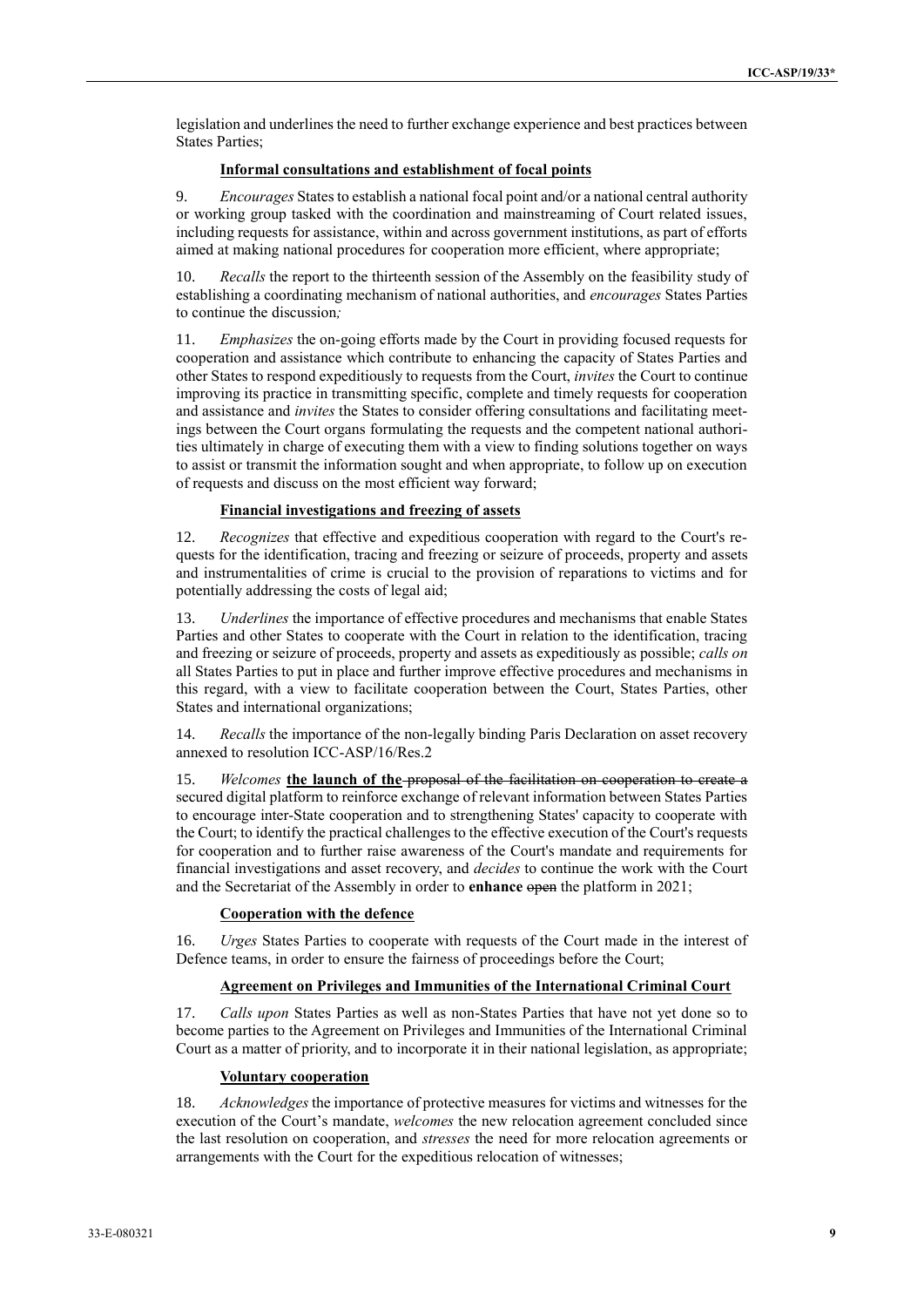19. C*alls upon* all States Parties and other States, to consider strengthening their cooperation with the Court by entering into agreements or arrangements with the Court, or any other means concerning, inter alia, protective measures for victims and witnesses, their families and others who are at risk on account of testimony given by witnesses;

20. *Acknowledges* that, when relocation of witnesses and their families proves necessary, due account should be given to finding solutions that, while fulfilling the strict safety requirements, also minimize the humanitarian costs of geographical distance and change of linguistic and cultural environment and *urges* all States Parties to consider making voluntary contributions to the Special Fund for Relocations;

*Welcomes* the conclusion of two agreements between the Court and the Republic of Slovenia, and the Republic of Georgia on the Enforcement of sentences;

21. *Emphasizes* that the need for cooperation with the Court on the enforcement of sentences, and on interim and final release is likely to increase in the coming years as more cases proceed toward conclusion, *recalls* the principle enshrined in the Rome Statute that States Parties should share the responsibility for enforcing sentences of imprisonment and for the interim and final release, in accordance with principles of equitable distribution, and *calls upon* States Parties to actively consider the conclusion of agreements with the Court to this end;

22. *Commends* and *further encourages* the work of the Court on framework agreements or arrangements, or any other means in areas such as interim release, final release - also in cases of acquittal - and sentence enforcement which may be essential to ensuring the rights of suspects and accused persons, in accordance with Rome Statute and guaranteeing the rights of convicted persons and *urges* all States Parties to consider strengthening cooperation in these areas;

23. *Requests* the Bureau, through its Working Groups, to continue the discussions on voluntary framework agreements or arrangements, and to report thereon to the Assembly at its nineteenth **twentieth** session;

#### **Cooperation with United Nations**

24. *Welcomes and further encourages* the increased cooperation between the Court and the United Nations, and other international and regional organizations, relevant mechanisms for collecting and preserving evidence, and other inter-governmental institutions with a view to foster prosecution of crimes falling within the jurisdiction of the Court;

25. *Urges* States Parties to explore possibilities for facilitating further cooperation and communication between the Court and international and regional organizations, including by securing adequate and clear mandates when the United Nations Security Council refers situations to the Court, ensuring diplomatic and financial support; cooperation by all United Nations Member States and follow-up of such referrals, as well as taking into account the Court's mandate in the context of other areas of work of the Security Council, including the drafting of Security Council resolutions on sanctions and relevant thematic debates and resolutions;

#### **Diplomatic support**

26. *Emphasizes* the importance of States Parties enhancing and mainstreaming diplomatic, political and other forms of support for, as well as promoting greater awareness and understanding of the activities of the Court at the international level, and *encourages* States Parties to use their capacity as members of international and regional organizations to that end;

#### **Promoting dialogue with all stakeholders**

**27.** *Welcomes* the work undertaken on the implementation of the 66 recommendations on cooperation adopted by States Parties in 2007,<sup>7</sup> recalls the flyer prepared by the Court that can be used by all stakeholders to promote the 66 recommendations and increase their understanding and implementation by relevant national actors and the Court

<sup>7</sup> Resolution ICC-ASP/6/Res.2, annex II.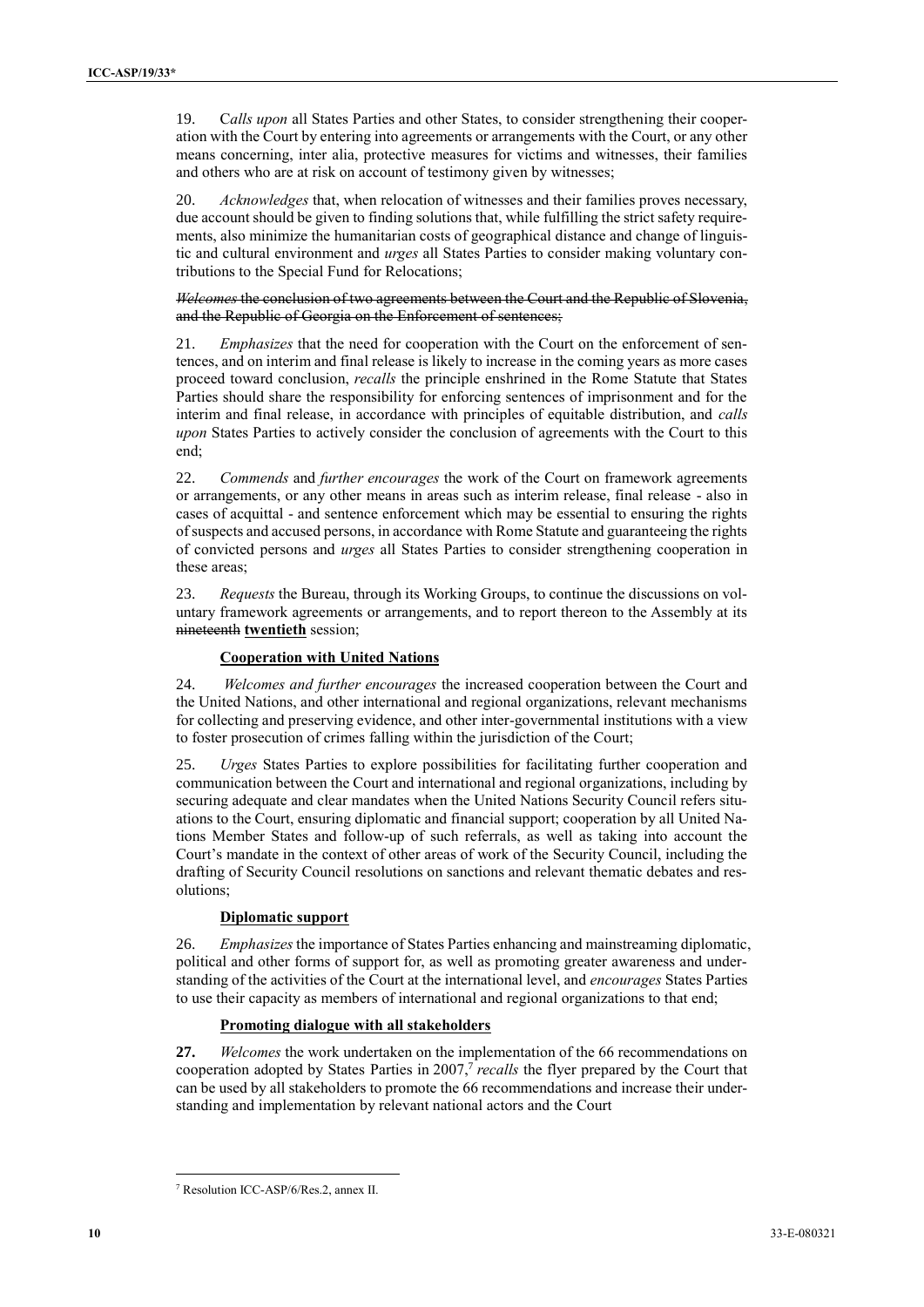**28.** *Welcomes* **the joint panel discussion on strengthening cooperation with the Court organised by the co-facilitators on cooperation and the focal points on non-cooperation on 5 October 2020;** 

**29.** *Takes note* **of the Bureau's Report on cooperation<sup>8</sup> , covering inter alia, the follow up to the Paris Declaration on financial investigations and asset recovery and the work on a secured digital platform on cooperation; considerations on the Court's relationship with the United Nations; and proposals concerning the follow-up action regarding cooperation issues identified in the framework of the review and strengthening process of the Court and the Rome Statute System, and priority areas for 2021;**

30. *Requests* the Bureau to maintain a facilitation of the Assembly of States Parties for cooperation to consult with States Parties, the Court, other interested States, relevant organizations and non-governmental organizations in order to further strengthen cooperation with the Court;

31. *Requests* the Bureau, through its Working Groups to speed up its review of the implementation of the 66 recommendations, in close cooperation with the Court, where appropriate;

32. *Requests* the Bureau, through the facilitation on cooperation, bearing in mind the [mechanism] created to follow-up the assessment and the implementation of the inde**pendent experts' recommendations** process launched for the review and the strengthening of the Court, to examine the issues and challenges related to cooperation, with a view to identify concrete measures and follow-up action in order to address those challenges and to report thereon to the Assembly at its nineteenth **twentieth** session**, in line with the overall reporting framework set by the Assembly for the Mechanism**;

**33.** *Requests* **the Bureau, through the facilitation on cooperation, to continue to address a number of issues that have been priorities in recent years, and with a matter of priority : to continue the work to further develop the content of the Secured Platform on Cooperation; to hold consultations on the advisability of developing regional thematic focal points on cooperation, of creating a permanent structure for a network of national practitioners and focal points on cooperation, and on the deepening of the relationship between the UN and its agencies and entities, including for capacity building purpose in order to foster cooperation with the Court;**

34. *Encourages* the Bureau to identify issues for the Assembly to continue holding plenary discussions on specific topics related to cooperation, including on the issue of financial investigations and arrests;

35. *Recognizes* the importance of ensuring a safe environment for strengthening and fostering cooperation between civil society and the Court and of taking all necessary action to address threats and intimidation directed at civil society organizations;

36. *Takes note* **that due to the COVID-19 pandemic, the Court was not able to organize its 7th Focal Points Seminar on Cooperation during the reporting period, which is expected to take place in 2021***Welcomes* the organization by the Court, with the support of States Parties and international and regional organizations, of the 6<sup>th</sup> Focal points seminar on cooperation in January 2019 at the seat of the Court with attendance of 28 national focal points from situation countries and other countries of relevance for the judicial activities of the Court, and a one day technical seminars directly following the focal points seminar, focused on cooperation regarding financial investigations and recovering of assets, *underlines* that those seminar**s** constitute important platforms to enhance dialogue and cooperation between the Court and States Parties including on new developments in technical areas of cooperation, and *encourages* all stakeholders, including civil society organizations, to continue organizing events that allow for exchange of information with the purpose of enhancing cooperation and constructively seeking solutions to identified challenges;

*Welcomes* the plenary session on cooperation held during the eighteenth nineteenth session of the Assembly, which offered an opportunity to share best practices of inter-state and inter-

<sup>8</sup> ICC-ASP/19/33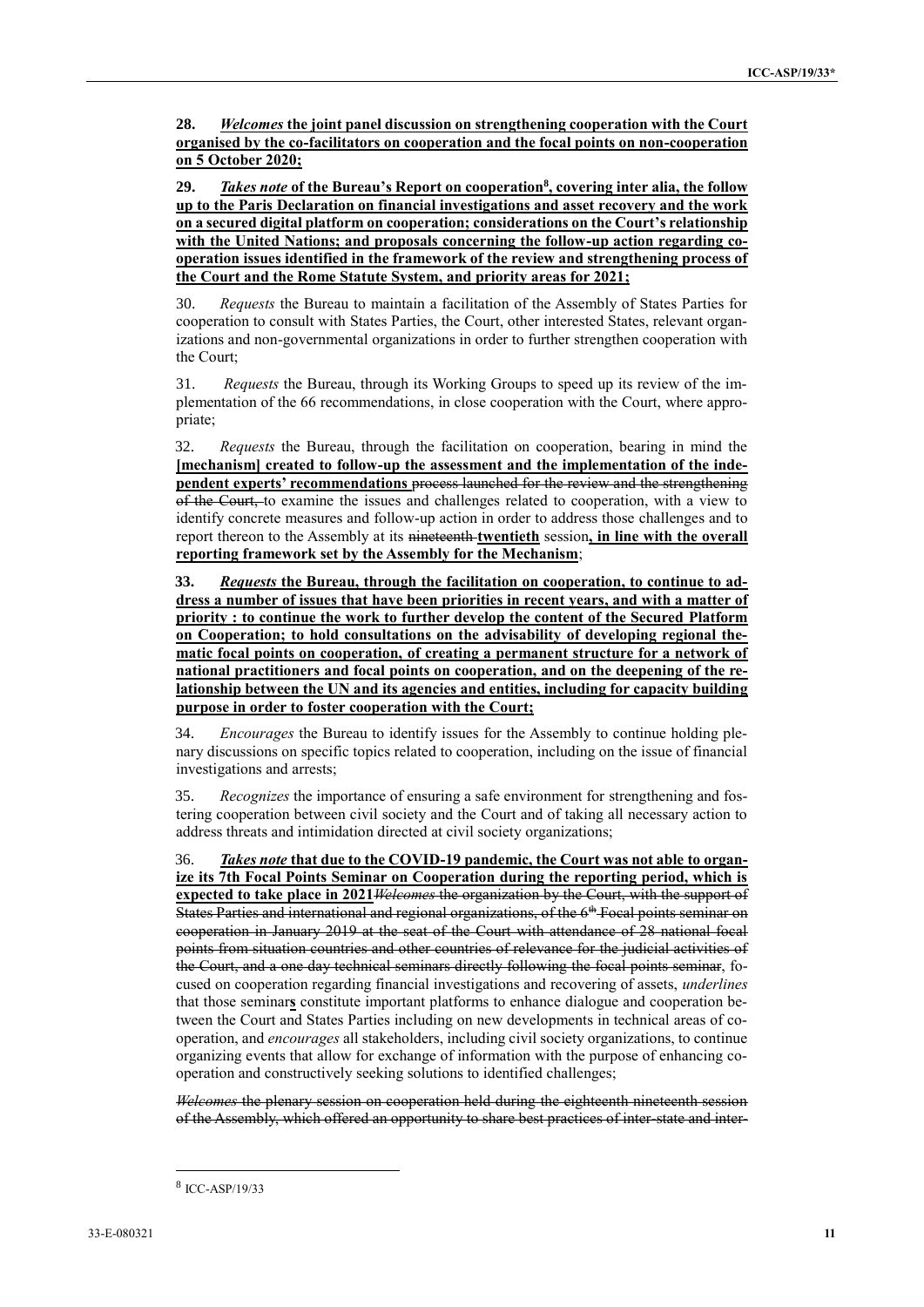institutional cooperation among States Parties, the Court and other stakeholders, and which highlighted the need for a greater engagement of States Parties on this matter;

37. *Recognizing* the importance of the Court's contribution to the Assembly's efforts to enhance cooperation, *welcomes* the Court report on cooperation<sup>9</sup>, which contained disaggre**gated data over the responses provided by States Parties, including highlighting the main challenges**, *requests* the Court to submit an updated report on cooperation to the Assembly at its nineteenth **twentieth** session. [and to present in that report disaggregated data over the responses provided by States Parties, including highlighting the main challenges].

 $\overline{\phantom{a}}$ 9 ICC-ASP/19/33.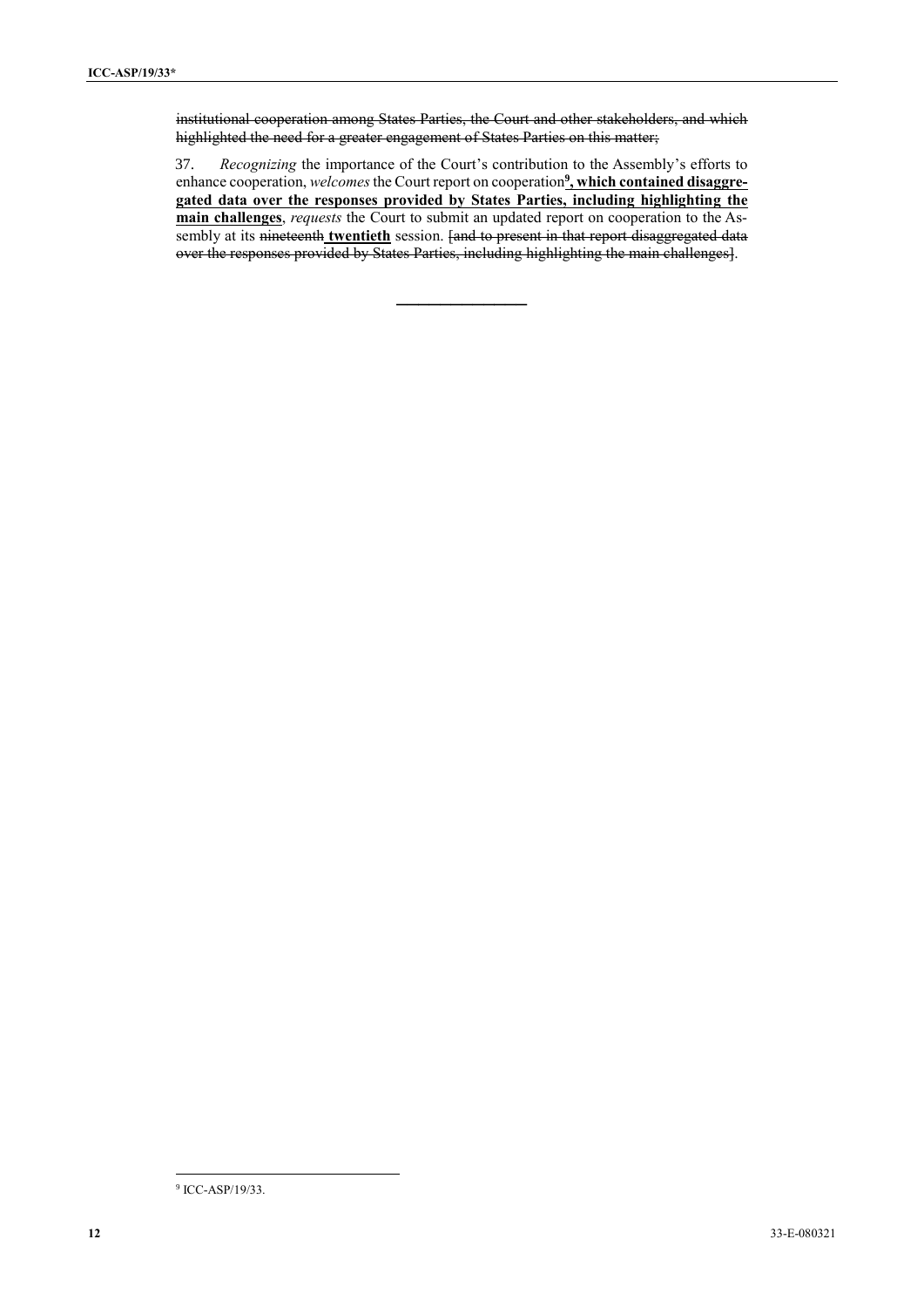# **Annex II**

# **Proposed text for omnibus resolution**

# **A. Cooperation**

1. *Refers* to its resolution ICC-ASP/**19/Res.[..]** on cooperation;

2. *Calls upon* States Parties to comply with their obligations under the Rome Statute, in particular the obligation to cooperate in accordance with Part 9, and *also calls upon* States Parties to ensure full and effective cooperation with the Court in accordance with the Rome Statute, in particular in the areas of implementing constitutional and legislative framework, enforcement of Court decisions and execution of arrest warrants;

3. *Reaffirms* the importance of supporting all those cooperating with the Court, including States and relevant international bodies and entities, in order to secure the ability of the Court to fulfil its critical mandate of holding accountable perpetrators of the most serious crimes of concern to the international community and delivering justice to victims;

4. *Further calls upon* States Parties to continue to express their political and diplomatic support to the Court, *recalls* the sixty-six recommendations annexed to resolution ICC-ASP/6/Res.2 and *encourages* States Parties and the Court to consider further measures to enhance their implementation and to strengthen their efforts to ensure full and effective cooperation with the Court;

#### 5. *Welcomes* **the Court's report and comprehensive presentation on cooperation<sup>10</sup> , which contained disaggregated data over the responses provided by States Parties, including highlighting the main challenges;**

6. *Underlines* the necessity to continue the discussions on practical solutions to improve cooperation between States and the Court with a view to enhancing prospects for the implementation of pending arrest warrants following the seminar organized by the facilitators on cooperation on 7 November 2018 in The Hague;

### 7. *Welcomes* **the joint panel discussion on strengthening cooperation with the Court organised by the co-facilitators on cooperation and the focal points on non-cooperation on 5 October 2020;**

8. *Underlines* the importance of effective procedures and mechanisms that enable States Parties and other States to cooperate with the Court in relation to the identification, tracing and freezing or seizure of proceeds, property and assets as expeditiously as possible, and *calls on* all States Parties to put in place and further improve effective procedures and mechanisms in this regard, with a view to facilitate cooperation between the Court, States Parties, other States and international organizations;

9. *Recalls* the importance of the non-legally binding Declaration of Paris on asset recovery annexed to resolution ICC-ASP/16/Res.2;

#### 10. *Welcomes* **the creation of the secured digital platform for States Parties to exchange relevant information on cooperation and financial investigations and assets recovery;**

11. *Notes* **the recommendations on cooperation contained in the 30 September 2020 Independent Experts Report;**

# **B. Mandates of the Assembly of States Parties for the intersessional period**

1. With regard to **cooperation**,

 $\overline{\phantom{a}}$ <sup>10</sup> ICC-ASP/19/33.